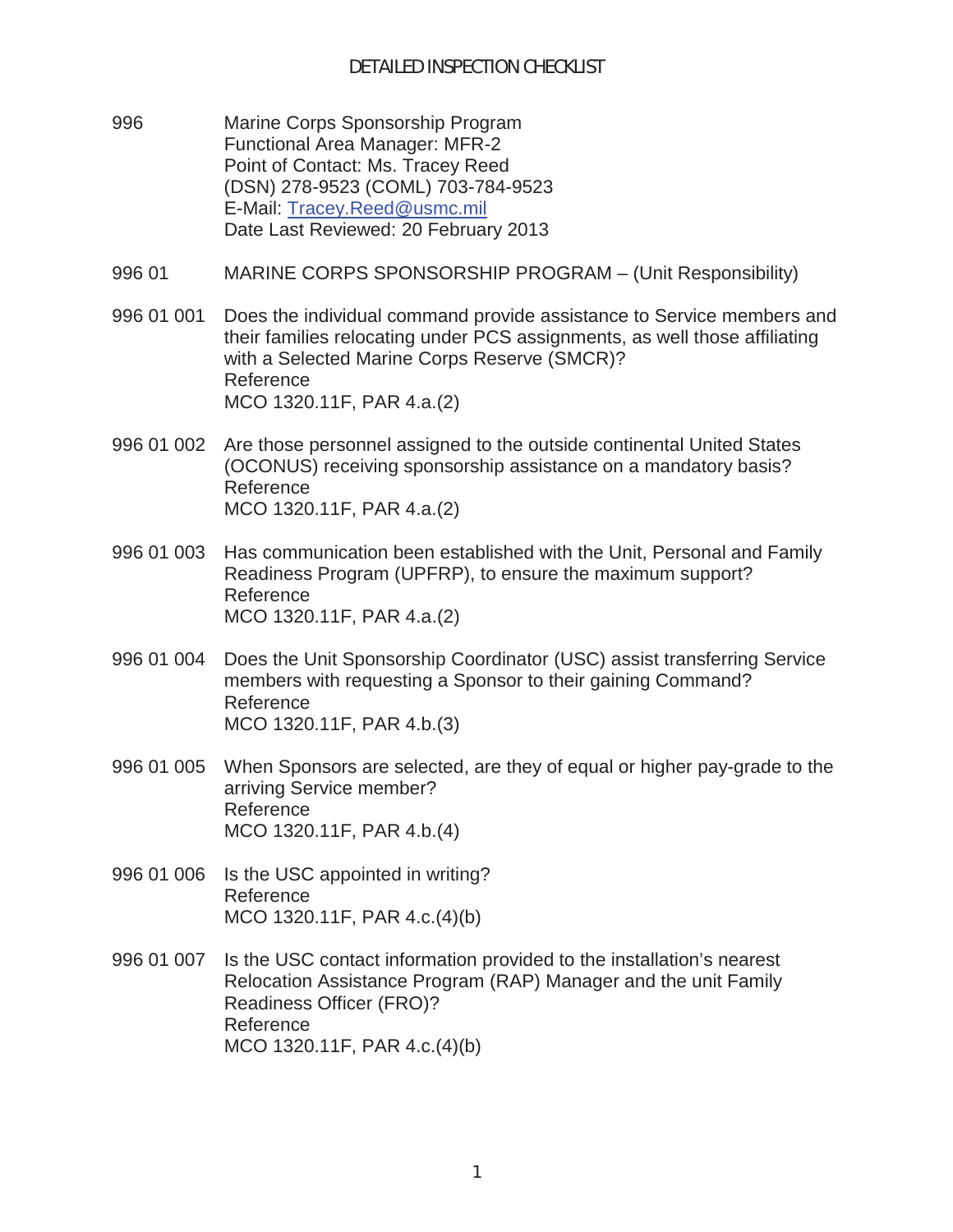- 996 01 008 Has a copy of the USC appointment letter been given to the host installation or nearest RAP Manager? Reference MCO 1320.11F, PAR 4.c.(4)(c)
- 996 01 009 When incoming personnel are assigned a sponsor, do they receive a "Welcome Aboard" letter? Reference MCO 1320.11F, PAR 4.c.(4)(d)
- 996 01 010 Is there a follow up procedure in place to ensure Service members have been assigned a sponsor no later than 60 days before transfer, and has the unit FRO been identified? Reference MCO 1320.11F, PAR 4.c.(4)(e)
- 996 01 011 Is there a budget in place for reimbursable expenses for anticipated sponsors? Reference MCO 1320.11F. PAR 4.c.(4)(f)
- 996 01 012 Is time being allowed during work hours for the sponsor to assist the incoming Service member with familiarization of the new duty station and surrounding community? Reference MCO 1320.11F. PAR 4.c.(4)(g)
- 996 01 013 Is there a command check-in procedure established to verify all incoming personnel have attended a mandatory Command Welcome Aboard/Newcomer's Orientation? Reference MCO 1320.11F. PAR 4.c.(4)(i)
- 996 01 014 Is there a command check-out procedure requiring transferring Service members to attend a mandatory PCS departure workshop at least 60-90 days prior to transfer? Reference MCO 1320.11F. PAR 4.c.(4)(j)
- 996 01 015 Is the MCSP part of the Command Inspection Program? Reference MCO 1320.11F. PAR 4.c.(4)(k)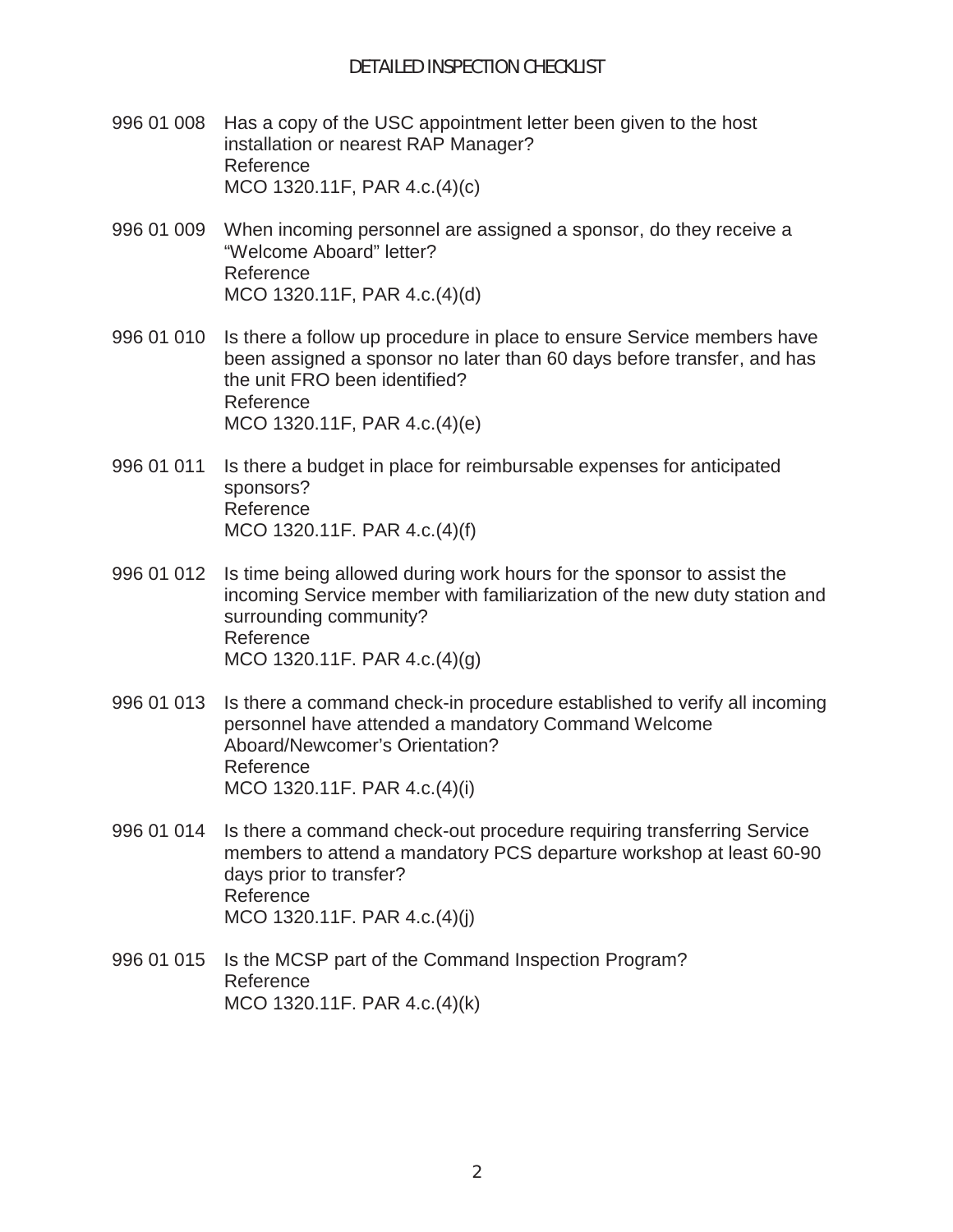- 996 01 016 Does the Unit Senior Enlisted Advisor ensure that the USC completes all required training? Reference MCO 1320.11F. PAR 4.c.(5)(a)
- 996 01 017 Does the Unit Senior Enlisted Advisor periodically review the Sponsorship Questionnaires to determined trends and possible ways to improve the program? Reference MCO 1320.11F. PAR 4.c.(5)(c)
- 996 01 018 Is the USC contact information updated on the all PCS orders? Reference MCO 1320.11F. PAR 4.c.(6)(b)
- 996 01 019 Is the USC tracking that all sponsors have been trained, and are training completion certifications being provided? Reference MCO 1320.11F. PAR 4.c.(6)(c)
- 996 01 020 When the USC receives NAVMC 11799, are they identifying an appropriate sponsor and preparing a Sponsorship Assignment Letter for the CO's signature? Reference MCO 1320.11F PAR 4.c.(6)(d)
- 996 01 021 Is there a Sponsor assignment tracking system in place to report utilization metrics, upon requested? Reference MCO 1320.11F. PAR 4.c.(6)(e)
- 996 01 022 Are assigned sponsors preparing Welcome Aboard letters to the inbound Service members within 10 days of arrival? Reference MCO 1320.11F. PAR 4.c.(6)(f)
- 996 01 023 Is the USC collecting completed Sponsorship questionnaires and retaining them for a minimum of two years? Reference MCO 1320.11F. PAR 4.c.(6)(g)
- 996 01 024 Are assigned sponsors completing their one-time sponsorship training prior to being assigned as a sponsor? Reference MCO 1320.11F 4.c.(7)(a)